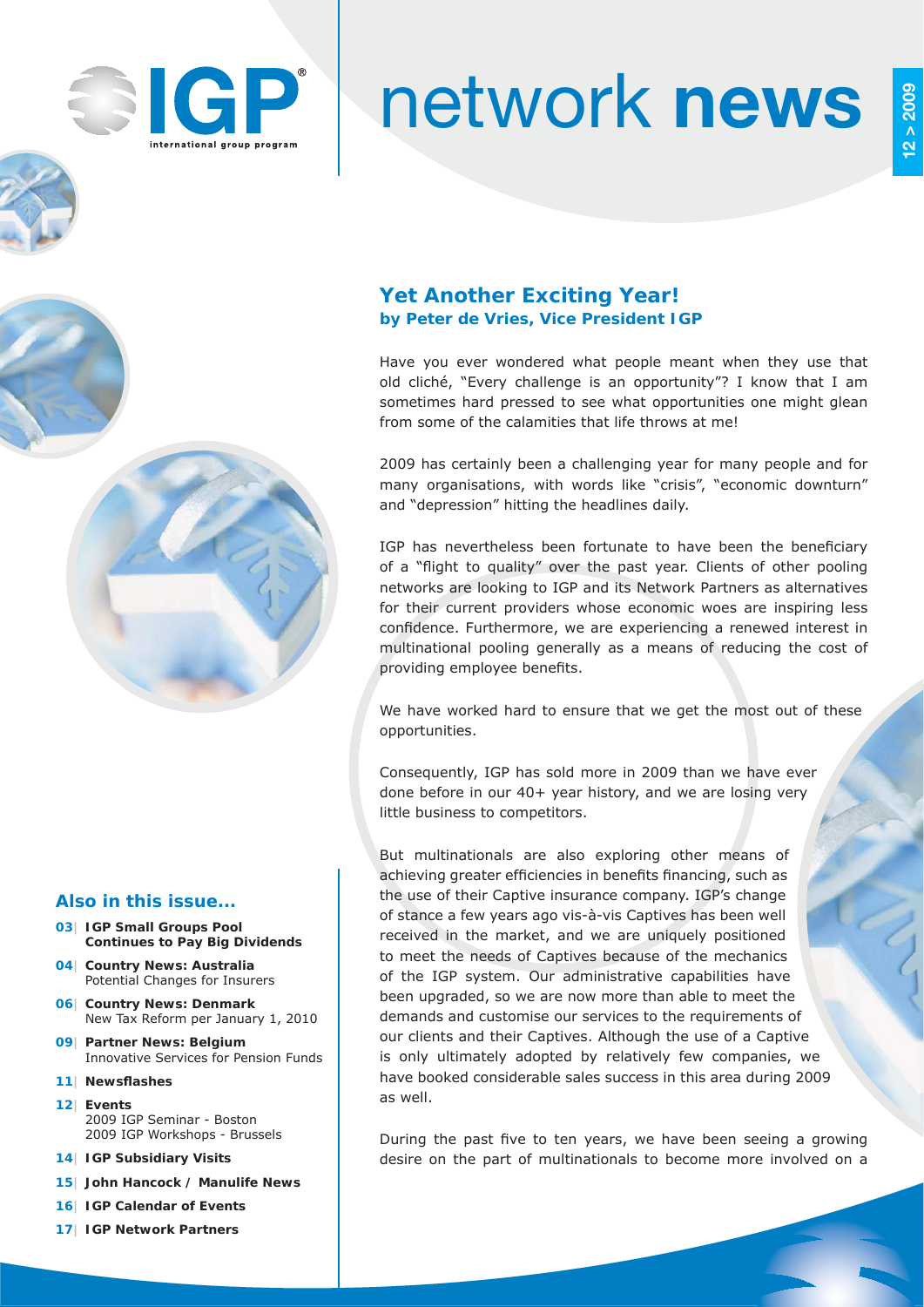

## **Editorial**

central or regional basis in local benefits decisions. In 2009, we experienced that an increasing number of them are actually doing something about it. This usually manifests itself in the Corporate, Divisional or Regional HQ issuing guidelines on the design and financing of benefit plans or on the selection of providers. Whereas we've seen that swings from decentralised to centralised and back again were somewhat cyclical in the past, the centralisation of benefits planning seems to be here to stay. This is not too surprising in the current economic environment, and indeed it would be surprising if this wasn't the case as business generally becomes more global by nature.

IGP's global expansion also continued in 2009 as we entered into important markets such as Romania and strengthened our position in Central and South America, including our reintroduction of pooling in Brazil. We are continuing to seek new markets so that we are able to provide coverage and service in the countries where our clients have their operations and there's a benefits market.

2009 was also a year in which we once again held the IGP Seminar in Boston. Although the numbers were down a bit compared with other years due to the travel restrictions imposed on many, those who did attend gave IGP and its Network Partners high marks for the organization of the Seminar and quality of the presentations. IGP Seminars are widely acknowledged as an excellent means of quickly gaining direct access to benefits information in local markets.

IGP has increased the number of local Seminars and training events, too. We held one-day Seminars and Lunch-'n'-Learn meetings in several countries in Europe and Asia during 2009. We will continue to do so going forward, so watch for announcements in future editions of the IGP Network News.

The IGP Small Groups Pool (SGP) yielded good results again in 2009, with over 40% of clients' own pool margins being paid out as IGP International Dividends. We are optimistic that SGP results will be even stronger going forward as we continue to focus our attention on sound underwriting practices. We are firm believers in achieving a profitable book of business with our clients, which is really the only basis for a sustainable and mutually beneficial relationship.

We look forward to working with our clients and their advisers in 2010 and many years to come! Thank you for your continued support and the trust you place in us. We will do our utmost to continue to earn it.

On behalf of all at IGP around the world, I extend to you Season's Greetings and our very best wishes for a healthy, prosperous and successful New Year!



Peter de Vries Vice President International Group Program (IGP)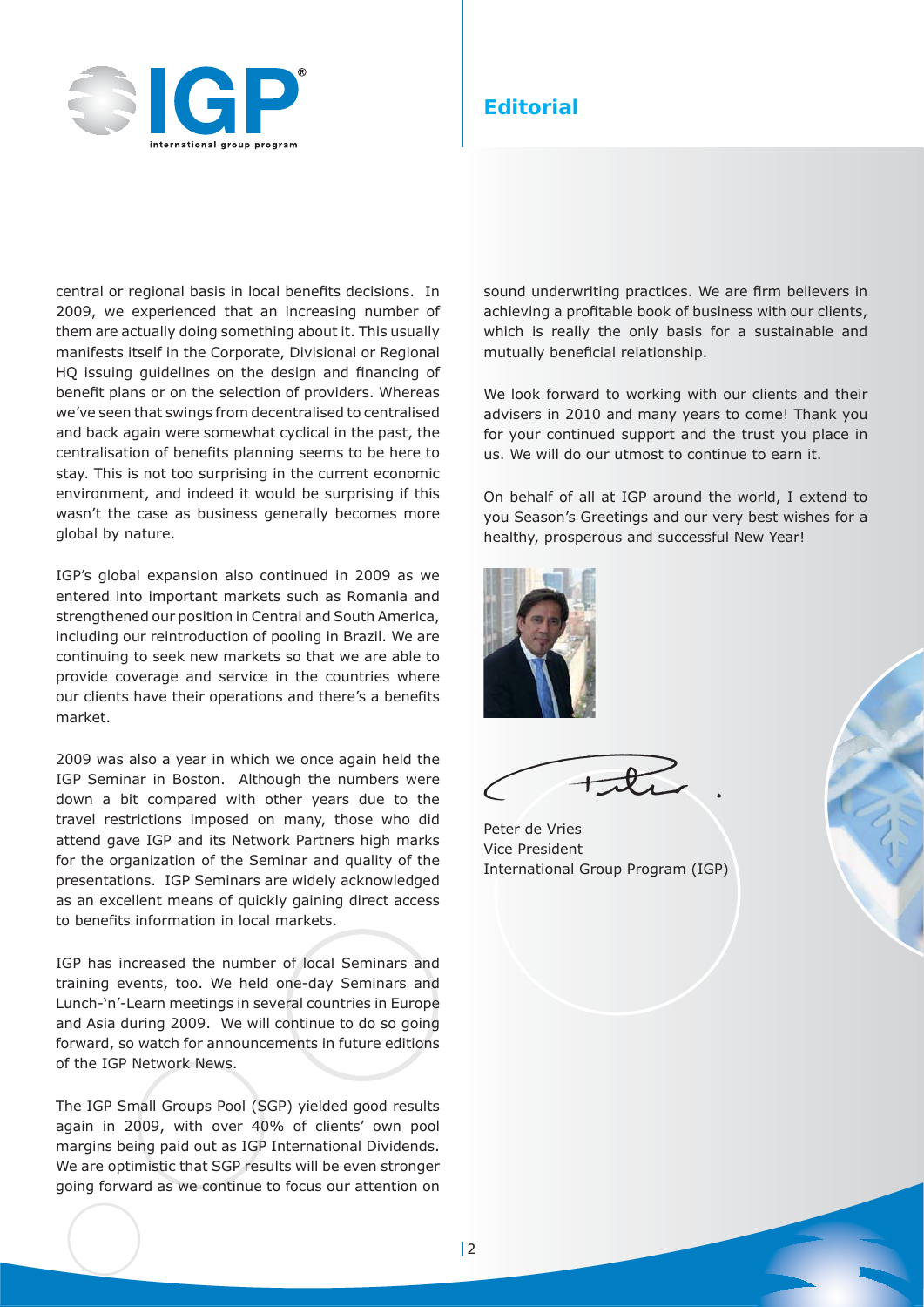

## **IGP News**

## **IGP Small Groups Pool Continues to Pay Big Dividends!**

### **IGP Small Groups Pool Accounts**

IGP offers a broad range of products to ensure that each multinational corporation's pooling package accommodates its specific needs and achieves maximum savings.

Generally, smaller, more volatile accounts participate in IGP's Small Groups Pool, which was designed to allow small and growing multinational companies to take advantage of pooling, while at the same time being protected from adverse fluctuations in claims experience they would be otherwise too small to absorb on their own.

Participation in the Small Groups Pool helps protect small accounts from adverse claims fluctuations by combining the experience of participating clients to determine the overall surplus.

Each year, the experience of all of the participating clients is combined to determine a net surplus. If a client's own experience is positive, and the overall experience of the pool is positive, an International Dividend is paid equal to its overall Contribution to the International Account, less a pro-rata share of deficits that arose elsewhere in the Small Groups Pool.

**In 2009, IGP Small Groups Pool clients with positive claims experience will receive 40% of their Contribution to the International Account as an International Dividend.**

If a client's overall experience is negative, the deficit is recovered by the Small Groups Pool, and individual client deficits are not carried forward to the next year.



#### **Some Facts & Figures**

- IGP was the first multinational pooling network to introduce small groups pooling
- Today, the IGP Small Groups Pool is the largest of its kind in the world, covering:
	- Around 265,000 employees
	- More than 1,700 subsidiary contracts
	- In excess of \$300 million premium
- IGP Small Groups Pool clients with positive claims experience continue to benefit from the excellent results:
	- In 2009, IGP Small Groups Pool clients with positive claims experience received 40% of their Contribution to the International Account
	- The average International Dividend over the last 3 years (2007 – 2009) equals over 36% of the client's own contribution to the International Account.

#### **Remember...**

- The IGP Small Groups Pool is the oldest and largest of its kind in the world.
- IGP Small Groups Pooling affords the benefits of pooling without risk exposure.
- Over the last 3 years, on average 36% of each client's positive experience has been paid back as International Dividends.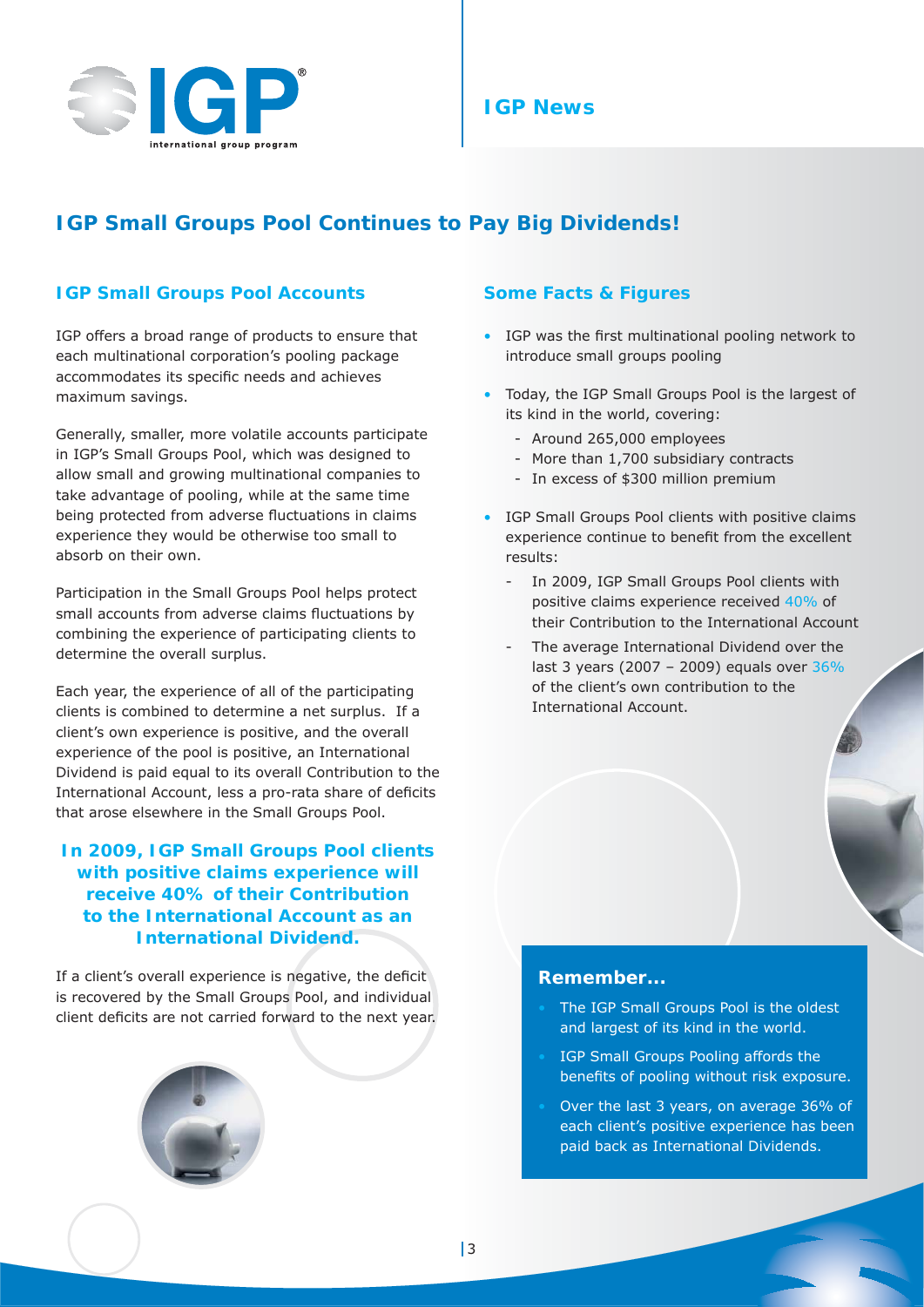

## **Australian Financial Services Industry: Potential Changes for Insurers**

Three current Government inquiries have the potential to result in significant changes for the Australian financial services industry, presenting many companies with both challenges and opportunities.

As one of the largest participants in the insurance market, IGP Network Partner AMP has contributed to the debate, through representation via industry associations, as well as by way of direct submissions to each of the reviews.

The following is a brief overview of the three reviews and the potential impacts on the insurance industry.

#### **Ripoll Inquiry**

Following the collapse of several financial product and services providers, the Parliamentary Joint Committee (PJC) on Corporations and Financial Services, led by Bernie Ripoll MP, resolved to conduct a parliamentary inquiry to review the financial services industry.

The Ripoll Inquiry covered the role of financial advisers, adequacy of licensing arrangements and the role of commissions. The role of professional indemnity insurance was also examined in light of its adequacy for those insured as well as the end consumer.

The final recommendations resulting from the

Inquiry include introducing a fiduciary obligation for financial planners to put their client's interests ahead of their own, termination of payments by product manufacturers to financial advisers and the establishment of a professional standards board overseeing the financial advice profession.



One interesting recommendation that was not widely reported was that of establishing a statutory last resort compensation fund for investors. While various external dispute resolution services have previously played a role in securing compensation for investors

on a case-by-case basis, a central compensation fund would be a significant shift for the financial services industry.

Observers are interested to see whether a social security arrangement for a commercial industry will eventually be implemented. From a professional indemnity insurance perspective, it will also be of interest as to whether this compensation fund could remove the need for financial advisers to obtain individual cover, as currently required by the Australian Securities and Investments Commission.

#### **Henry Review**

The Henry Review – a review of Australian and State Government taxes – led by Dr. Ken Henry, has been examining interactions with the transfer system in order to make recommendations that will position Australia to deal with the demographic, social, economic and environmental challenges that lie ahead. This review also incorporates the original review into the retirement income system started under Dr. Jeff Harmer.

The focus of the Henry Review is in shaping a system that will deliver a fairer, simpler and more competitive system in the coming decades. One of the issues that Henry's final report is speculated to address is the issue of longevity risk, and how Australians can insure against the possibility that they will outlive their retirement savings.

Calls for retirees to take a portion of their retirement savings as a compulsory annuity have been proffered by some industry participants and commentators. A "top-up" pension has also been suggested, whereby retirees with relatively small superannuation savings can elect to have their public pension payments permanently increased in exchange for their lump sum retirement benefit.

The diminished popularity of annuities over the last decade has resulted in only one product issuer left in the Australian market. Restrictive product design rules and regulations,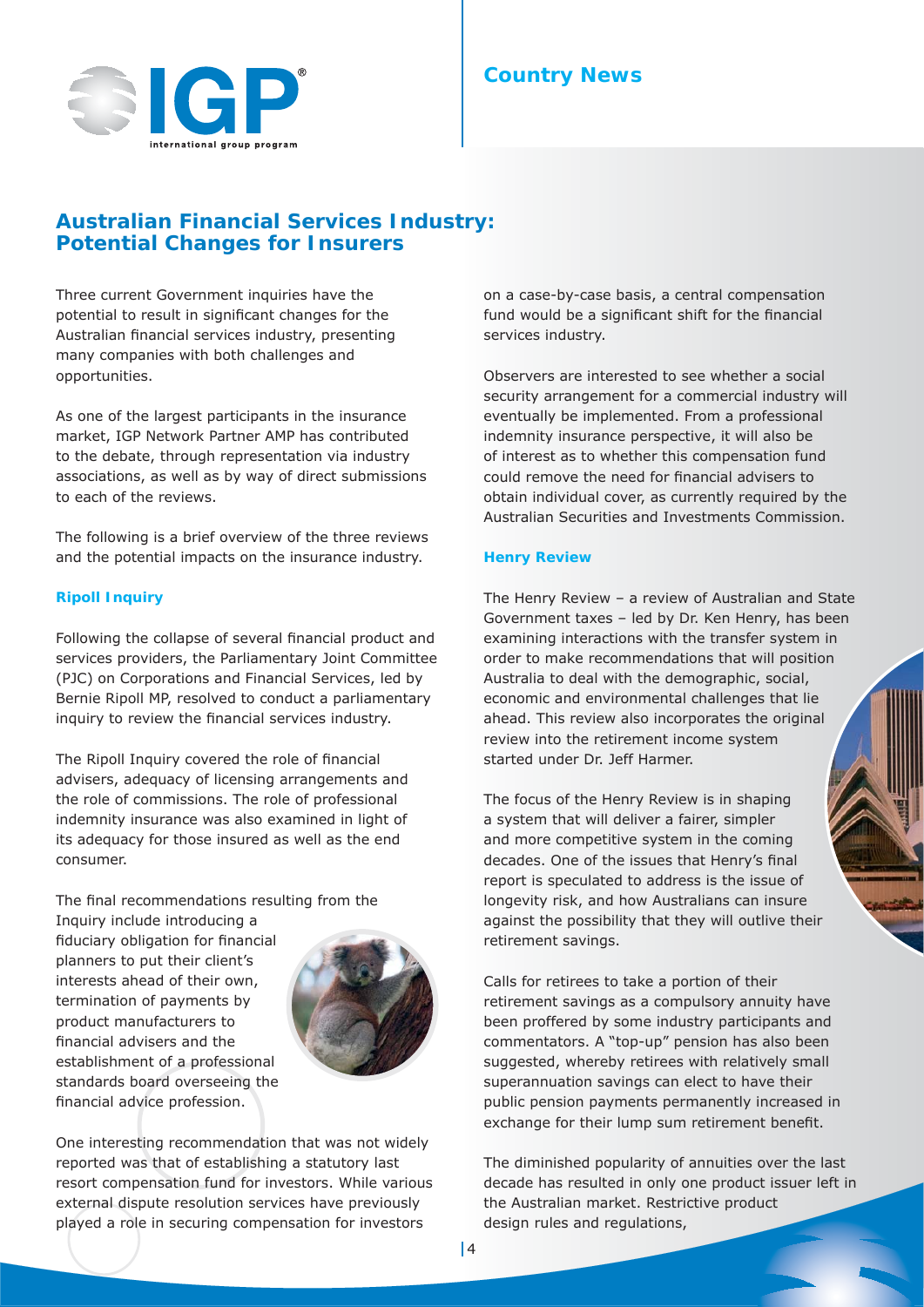

decreased access to good quality, long-term investments and removal of tax incentives for the use of annuities have all contributed to the demise of this product class. These factors will need to be addressed in order to restore the popularity of annuity products for retirees and product issuers alike.

Dr. Henry and the Future Tax System Review Panel are currently finalising their recommendations and will provide a final report to the Treasurer shortly. The Government is expected to consider the report and respond early next year to the recommendations made.

#### **Cooper Review**

Last May, the Government announced a comprehensive review of Australia's superannuation system – the Cooper Review: a three stage review into the governance, operation and efficiency, and structure of Australia's superannuation system.

Phase one, looking at the governance of superannuation funds, has received approximately 90 submissions to date. Intense scrutiny of public comments made by any panel members or the leader, Mr. Jeremy Cooper, has highlighted the potential significance this review could have in shaping the future of the superannuation system within Australia.

The role of insurance within the superannuation environment has been segregated as one of the key topics for discussion under the third phase of the review. In this phase, it is expected that discussions will cover the types and relevance of insurance available through superannuation and possibly questioning these in light of the "sole purpose test" requirements.

The issue of default insurance cover will also be questioned, weighing up the cost/benefit and the impact insurance premiums can ultimately have on reducing retirement savings. In light of the endemic under-insurance of Australians generally, this is likely to be a topic of significance for the industry. The Review will make recommendations to the Government on possible options for reform, including appropriate transitional arrangements via a number of separate reports, with the final report due by June 30, 2010.

Overall, there appears to be an appetite within the current Australian Government to make significant changes to the regulatory framework for the sale and provision of financial services in Australia, especially superannuation. The scope of the various inquiries is wide-ranging and thought-provoking.

However, there is still a way to go in seeing what the emerging landscape will look like, both from a recommendations perspective and then once the Government ultimately responds in 2010. IGP will keep you advised of any changes that will impact your employee benefits plans in Australia.

**AMP Life Limited** has provided Superannuation plans since 1909 and currently manages the savings of more than a million Australians. It is Australia's largest corporate superannuation provider and one of the region's most significant investment managers with more than AUD 92 billion in assets under management (as of December 31, 2008). AMP's corporate Super products have five-star (outstanding) quality ratings from Heron Quality Star Ratings.

#### **For More information**

If you want to learn more about Superannuation in Australia or to find out about the solutions AMP Life Limited can offer to your local subsidiary, please contact your IGP Account Manager or:



Mr. Brian Zanker AMP Life Limited T (61) (2) 9257-5004 E brian\_zanker@amp.com.au W www.amp.com.au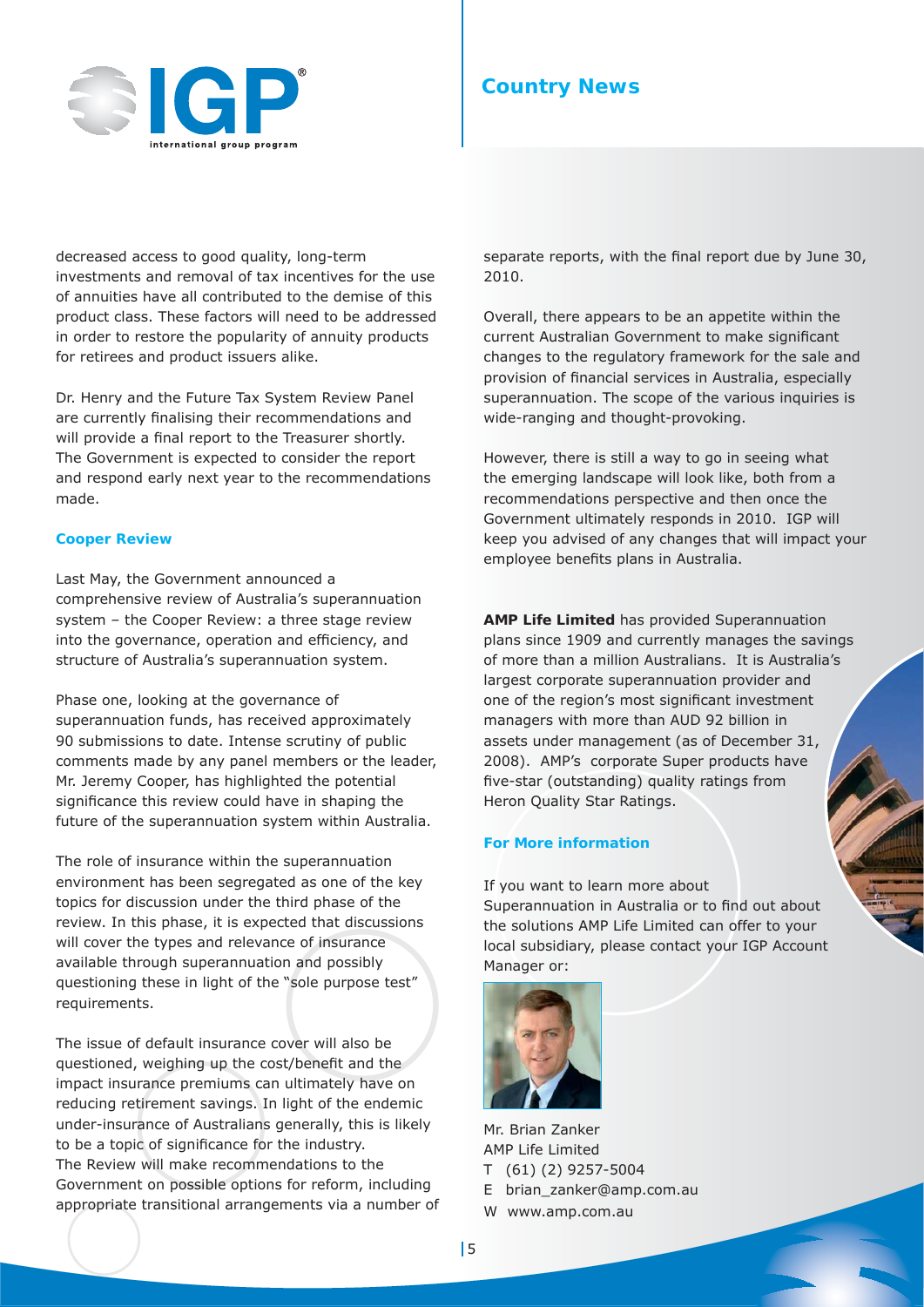

## **Denmark: New Tax Reform Effective January 1, 2010**

A new Danish tax reform will take effect on 1 January 2010. The tax reform is also referred to as the Spring Package 2.0 and implies changes in tax rates and pension schemes.

#### **New payment limit: DKK 100,000**

The most significant change in relation to pension agreements and pension schemes is that per January 1, 2010, an annual maximum of DKK 100,000 is introduced for tax deductible payments for instalment pensions and temporary annuities.

The DKK 100,000 limit applies to the total payments made for instalment pensions. This includes both the compulsory payments through a company pension agreement and any supplementary payments which a customer makes to PFA or another pension supplier.

It is however important to note that the changes only concern tax deductible payments. Payments without tax deduction for e.g. expatriate service, are not affected by the reform.

#### **Life Long Annuities**

Although it will no longer be possible to make taxdeductible payments exceeding DKK 100,000 for instalment pensions, it is still possible to obtain a full tax deduction for pension contributions exceeding this amount if an employee contributes to a lifelong annuity. At PFA, a lifelong annuity is simply referred to as a life pension, and with the legislative changes, this product is becoming increasingly popular.



The combination of a life pension and an instalment pension is a possibility that should be seriously considered. A life pension will ensure that an employee receives a fixed income after retirement. At PFA, a life pension can also cover a spouse or cohabiting partner, providing for the employee's dependants in the event of death.



#### **Customer dialogue with PFA's key account managers**

All of PFA's corporate customers, companies and organisations which have a pension agreement with PFA, have already been contacted by PFA to inform them of the tax reform implications. PFA's key account managers are in the process of discussing possible solutions within the overall framework of the pension agreement:

- Model A: Payments exceeding DKK 100,000 for an instalment pension will be used for a life pension.
- Model B: the company or organisation can decide that the individual employee should have the possibility of receiving the excess amount paid out as salary:
	- The part of the payments which is used for disability pension, children's pension etc. is not included in the DKK 100,000 limit. As the amount varies from employee to employee, this involves a lot of administration for the company.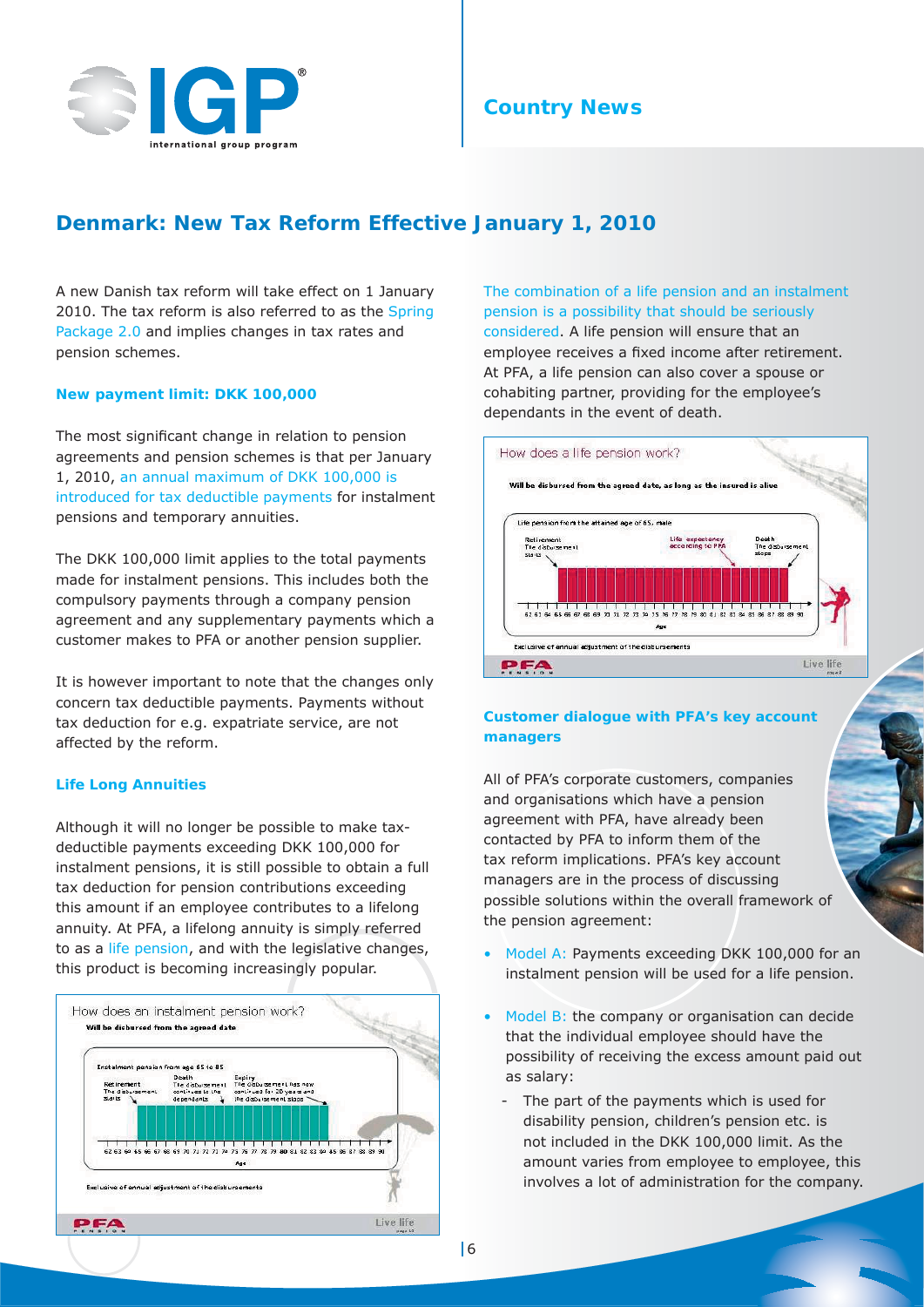

## **Denmark: New Tax Reform Effective January 1, 2010**

The employer must also consider that this model will result in a smaller pension payment upon the employee's retirement.

Model A tends to be more popular - the decisive factor is not the increased administration, but the fact that the companies typically have pension policies which require that pension contributions amount to a specific percentage (e.g. 15%). Companies and organisations are not inclined to adapt their pension policies merely for a legislative change.

In addition, customers believe that the combination of temporary disbursement of the instalment pension in e.g. 10 years, combined with benefits that are paid from the life pension for the rest of the customer's life, is a favourable combination.

#### **Lower tax deduction in 2010: Employees encouraged to make additional installments**

If an individual customer pays top-bracket taxes according to Danish legislation, it will become slightly more expensive to save for retirement starting from 2010, as the tax deduction will be reduced from 59% to 51.5% due to the new tax reform:

- With the existing tax ceiling of  $59\%$ , it will cost DKK 410 after tax to make a pension contribution of DKK 1,000 to the pension scheme.
- As of January 1, 2010, the tax ceiling will be lowered to 51.5%, so that DKK 1,000 to a pension scheme will cost approximately DKK 485 after tax.





This upcoming tax reform obviously makes it advantageous to step up payments in 2009. Individual customers have therefore been encouraged to consider whether they want to make additional payments to their instalment pensions through their employer in 2009 while they can still make use of the current tax ceiling which allows for unlimited payments.

#### **Facts and figures about the new tax reform**

- Bottom-bracket tax is reduced by 1.5 % to 3.76 %
- Middle-bracket tax amounting to 6 % is abolished
- Top-bracket tax limit will be increased from DKK 347,200 in 2009 to DKK 389,900 in 2010 and to DKK 409,100 in 2011
- Maximum tax:
	- in 2009: 59.0 % exclusive of church tax
	- in 2010: 51.5 % exclusive of church tax

#### **PFA Pension: Your Best Choice in Denmark**

- Market Leader PFA Pension is Denmark's leading provider of corporate benefit plans. PFA is customer-owned and focuses on turning customer-owned into customer advantages. PFA is the only commercial life and pensions company in Denmark that managed to obtain a positive investment return throughout the last seven years.
- Financially Strong In 2008, PFA's customers contributed DKK 14.5 billion to PFA versus DKK 219 billion total assets. Expenses paid by customers to PFA amounted to only 0.33% of their total savings.
- CustomerCapital CustomerCapital is a unique way of placing the employees' or members' funds – a way which provides the opportunity of receiving an extra favourable return.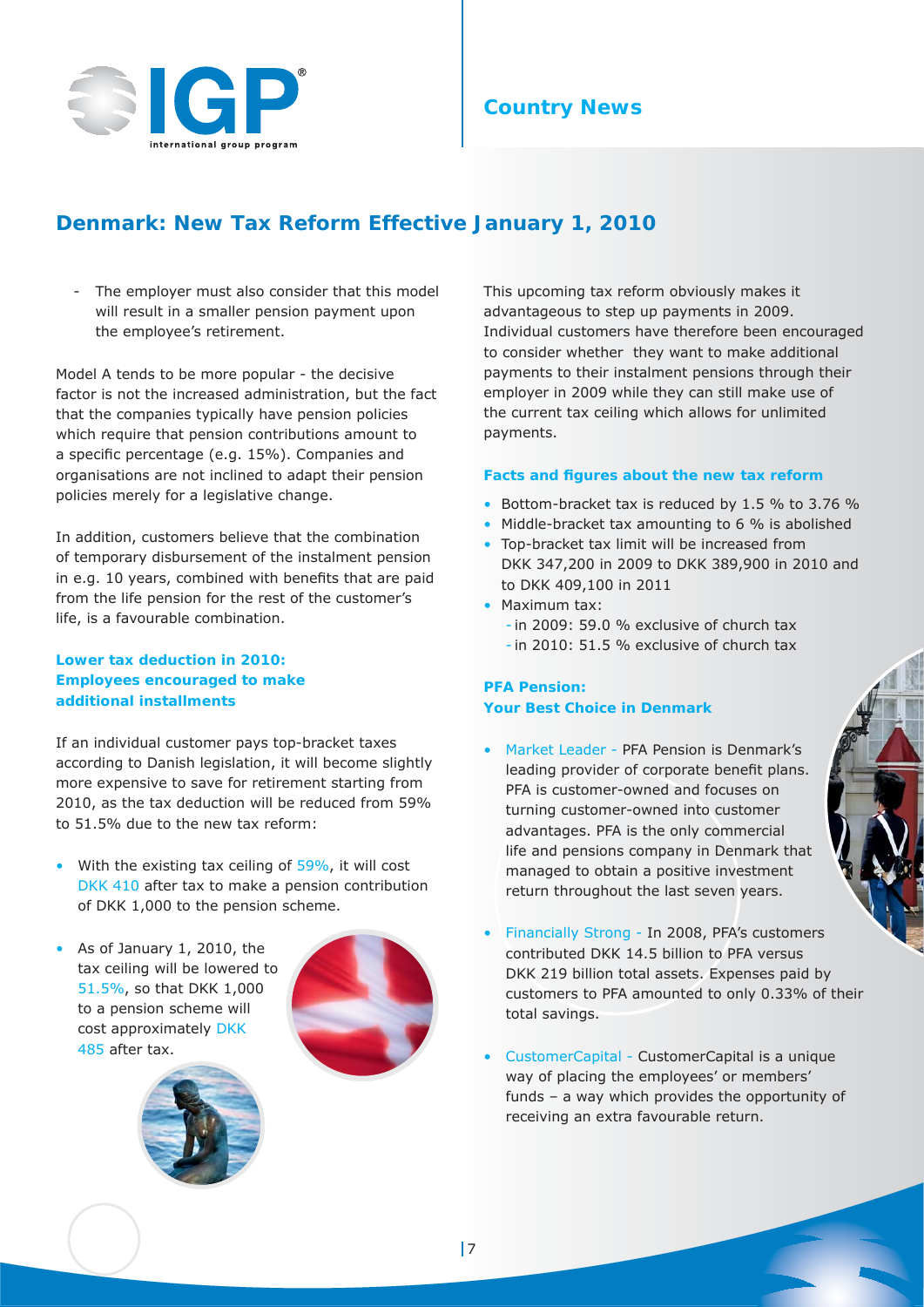

## **Denmark: New Tax Reform Effective January 1, 2010**

- Consultancy & Expertise The PFA pension adviser provides in-depth information, knowledge and insights and creates a benefit plan which best suits the client's specific requirements.
- Tailor-made solutions Companies and employees want freedom of choice when it comes to creating a benefit plan which meets their specific needs.
- PFA Plus PFA Plus was launched in 2009 as PFA's new pension product: a modern lifecycle product that is flexible, transparent, user-friendly and includes tailored options and financial value creation.
- Communication A pension policy has to be phrased and communicated to the employees. PFA has the experience and knowledge to help employers from the first phrasing to the information meetings.
- Quality services Frequent pension checks plus personal counselling and advice, from not only PFA's pension advisers but also from doctors, nurses, lawyers and social advisers. In 2009, PFA established a Health Centre which offers one point of contact for all health enquiries.

#### **More information**

If you would like to learn more about employee benefits in Denmark, please contact your IGP Account Manager, or:



Ms. Lotte Elsborg PFA Pension T +45 40 451 366 E le@pfa.dk





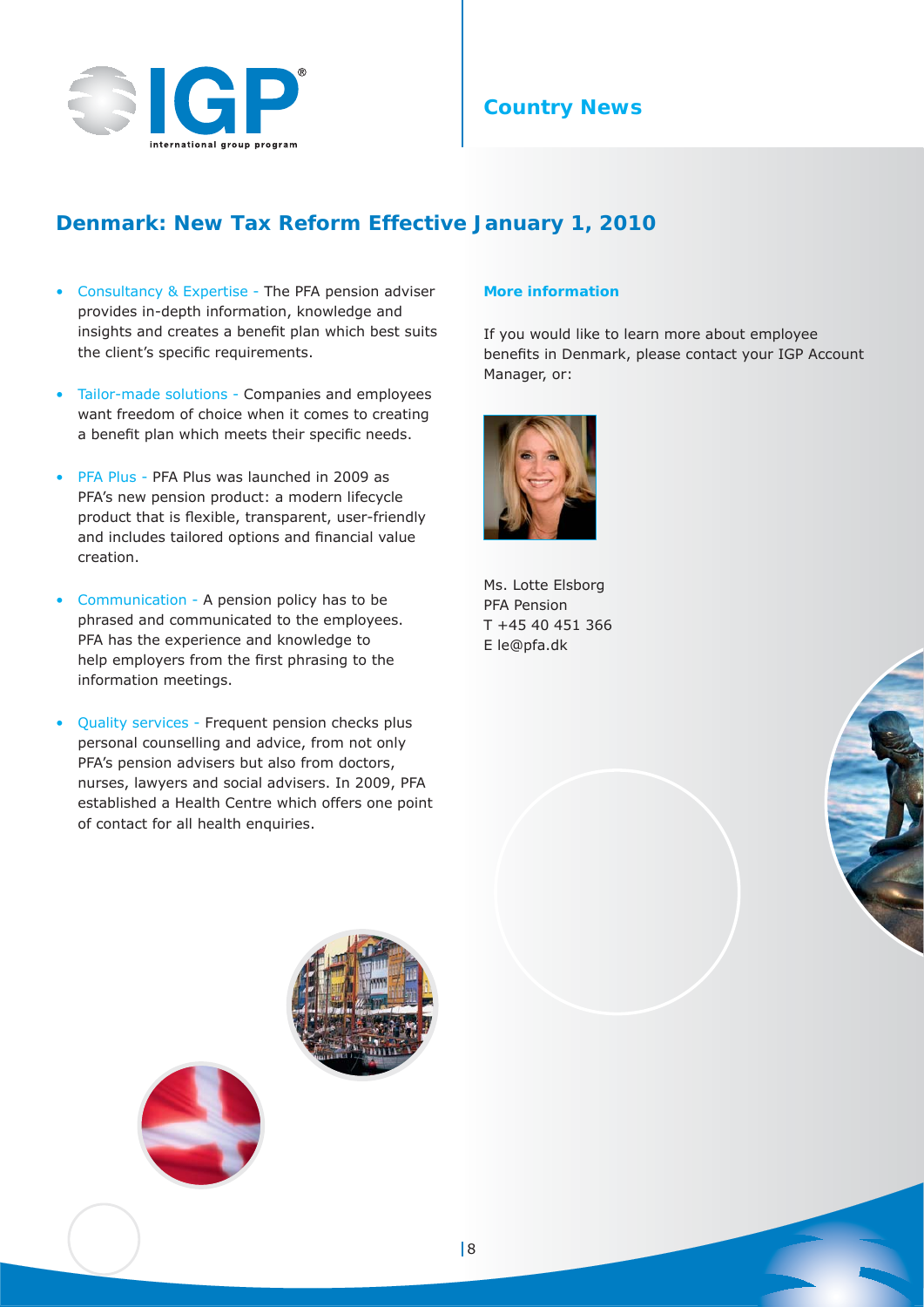

## **Network Partner News**

## **Belgium: Discover the Innovative Services of Serfinac for Pension Funds**

#### **Belgium: a pioneer for OFPs**

In 2003, the European Union adopted the IORP Directive<sup>1</sup>, aiming to bring uniformity in the governance of occupational pensions throughout the EU. Belgium was one of the first countries to implement this directive, with the goal of becoming "the prime location" for pan-European pension funds. This resulted in the creation of a new and transparant flexible legal framework for these funds, the so-called OFP or Organization for Financing Pensions<sup>2</sup>.

The OFP is a separate legal entity and is specifically designed to allow for a flexible governance structure and organization. It is subject to the Belgian legal and prudential framework which offers on one hand a guarantee of solid management, securing the interests and pension rights of the affiliates and provides on the other hand, a high degree of flexibility in the level of funding.

In addition, the OFP enjoys a favourable tax regime, both for direct and indirect taxes: a well designed OFP can benefit from a "zero" corporate income tax. Moreover, key management activities are VAT exempted.

#### **Serfinac offers tailor-made OFP services**

This new framework has created a number of opportunities for OFPs in Belgium. In order to benefit from those opportunities, AG Insurance has created its subsidiary company, Serfinac.

Serfinac is a professional and reliable partner for major corporations, institutions, IORPs (local and international OFPs) and sectors in the market of statutory and supplementary pension benefits.

For the implementation of its services, Serfinac relies completely on the large expertise, know-how and resources available within AG Insurance, and more particularly within the business line AG Employee Benefits. As market leader on the Belgian second pillar market, AG Employee Benefits offers tailor-made solutions for supplementary pensions and collective health care and disability insurance: company plans, sector wide plans, cafeteria plans, etc. More than 500,000 employees count on AG Employee Benefits for their supplementary pension and more than 800,000 people for their complementary health care cover.

#### **Serfinac facilitates the administrative management of a pension fund**

Serfinac offers administrative services for local as well as international OFPs:

- administrative and actuarial management of the pension plan
- administrative and accounting management of the pension fund
- financial management

These services can be offered as a global package or as separate services, depending on the specific needs of the OFP.

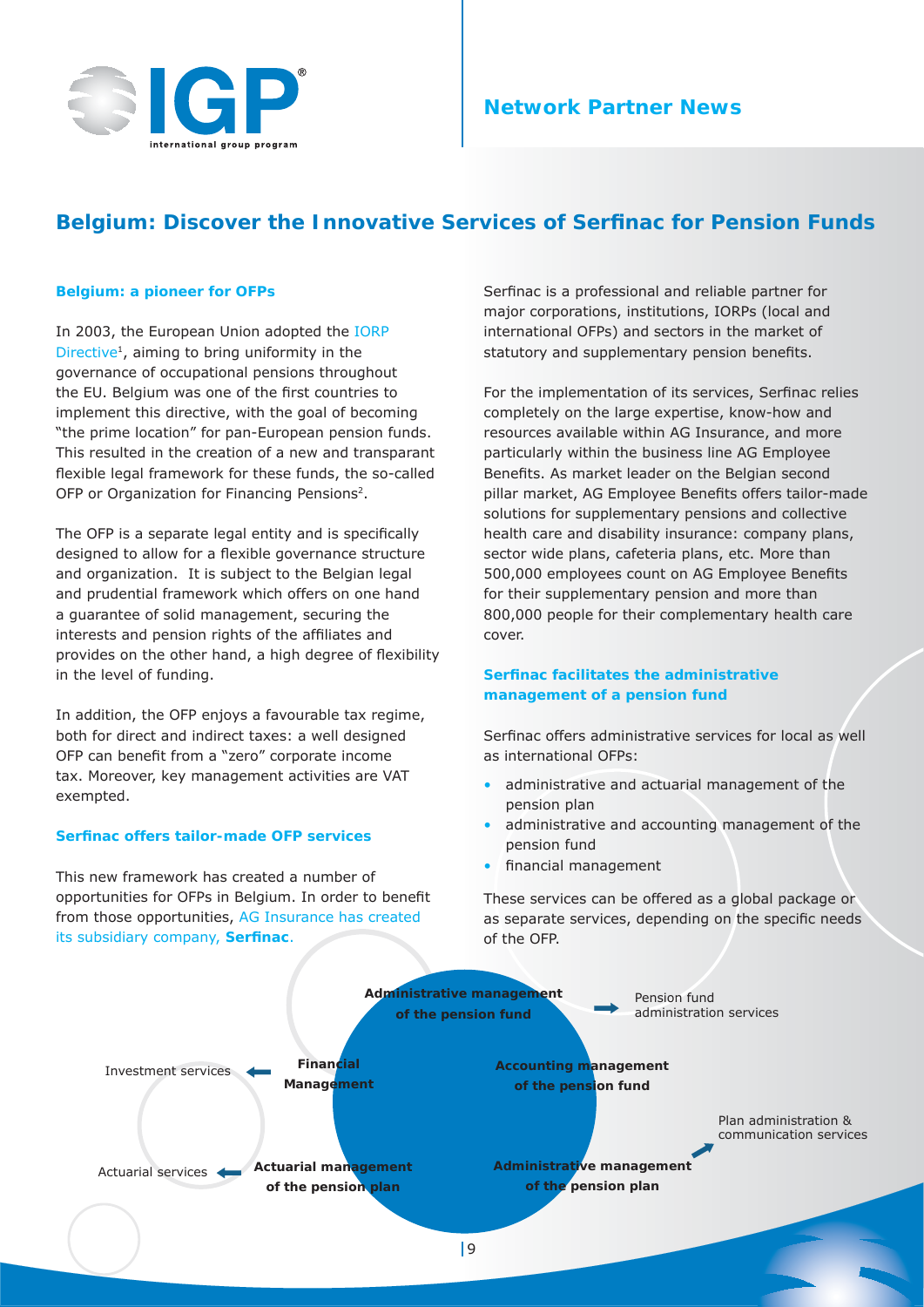

## **Network Partner News**

## **Belgium: Discover the Innovative Services of Serfinac for Pension Funds**

#### **Serfinac N.V. offers a complete range of services to pension funds**

- Administrative management of the pension plan: Serfinac offers specific solutions for all types of pension plans (defined benefits plans, defined contributions plans, cash balance plans), taking into account the particular needs of each OFP. These solutions are managed on the AG Employee Benefits-platforms which have a strong track record in combining flexibility (tailor-made solutions for large corporate companies), efficiency (straight-through-processing) and reliability (broad experience as Belgian market leader). This provides Serfinac the ability to offer some very innovative services creating interesting addedvalue for the OFP.
- On-line communication combines transparency and flexibility by offering secure on-line access to the pension plan for the organiser and the affiliates:
	- The organiser can e.g. update (on-line and in real-time) personal and career data of the affiliates in the plan, consult the overview of covers, make simulations and obtain a plan summary.
	- The affiliate can update (on-line and in realtime) his career and personal data, consult an overview of the current situation of the plan (accrued benefits, risk covers), as well as his plan summary and benefit statement. He can also obtain information concerning funds (e.g. historical returns), and make simulations of the impact of personal choices for funds or risk covers.

This leads to a complete transparency of the pension plan, both for the organiser and the affiliate. It also is a valuable support tool for the employer in order to create a greater visibility of the benefits offered to the employees.

The straight-through-processing ensures changes are registered in real-time and immediately integrated in the administration system without any manual intervention, thus avoiding errors and unnecessary delays. This makes it possible to organize an immediate and automatic data management, leading to a more efficient and optimal pension plan management for the pension fund.

#### Serfinac, the ideal partner for setting up an OFP

All these services provide Serfinac with the appropriate assets to become an important player on the Belgian pension fund market and an inspiring one at an international level. The creation of a pan-European structure is still in its development phase and might require the integration of many different stakeholders, each specialized in their specific domain. Serfinac can take a leading and coordinating role in the start up of such a consortium.

For general information about AG Insurance, please visit www.aginsurance.be.

For more specific enquiries about pension funds and the services of Serfinac, please contact:

#### Hans Callebaut

Director Serfinac hans.callebaut@aginsurance.be

Or your regular IGP contact person:

#### Michèle Van den Spiegel

Deputy General Manager Major & International Accounts michele.vandenspiegel@aginsurance.be

- 1 Directive 2009/41/EC of the European Parliament and of the council on the activities and supervision of Institutions for Occupational Retirement Provision (IORPs) of June 3, 2003.
- <sup>2</sup> Act of 27 October 2006, effective as of January 1, 2007.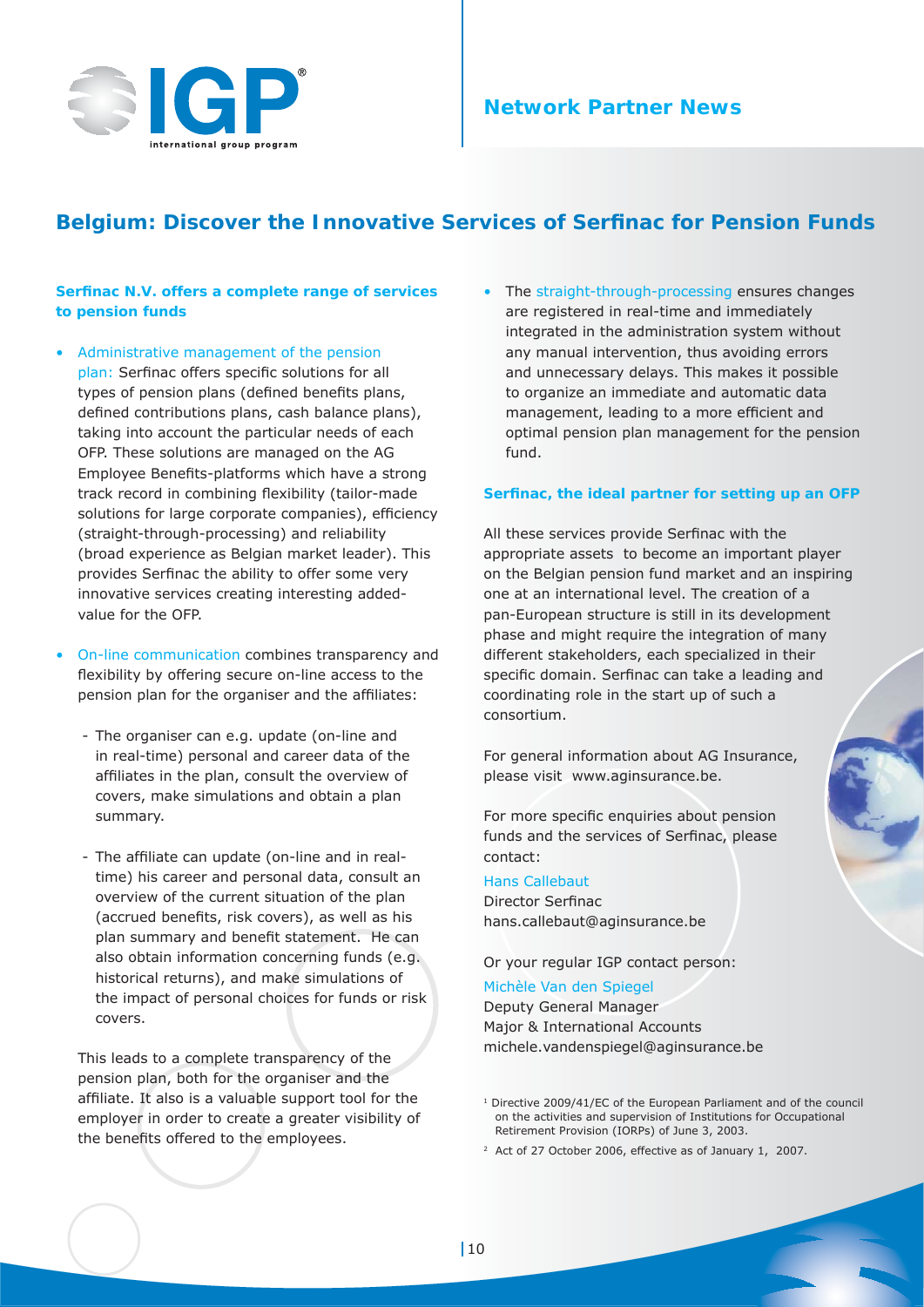

## **Newsflashes**

## **Austria**

VICTORIA-Volksbanken Pensionskasse AG was announced as the "Best Pension Fund in Austria" during the IPE European Pension Fund Awards ceremony on November 18, 2009. As we already published in the September 2009 issue of IGP Network News, VICTORIA can offer combined Employee Benefit funding vehicles with no additional administrative work for the client, through one sales & service contact. VICTORIA is the only provider in the Austrian Employee Benefits market that can offer this type of service.

## **Brazil**

Mapfre Seguros Brazil, the Network Partner in Brazil, and Banco do Brasil SA, Latin America's largest financial institution, have announced a strategic alliance to jointly develop the insurance businesses of both groups in the Brazilian market. This new alliance will become the largest life-insurance company and the second-biggest insurer in Brazil controlling 16 percent of the market.

## **Aviva in Romania & Russia**

On October 22, 2009, Aviva plc, IGP's Network Partner in Romania, Russia and Singapore, announced the integration of its businesses across Europe - the transformation of Aviva Europe and a new pan-European holding company. Subject to regulatory approval, this will bring all Aviva's European businesses under a single umbrella and align the corporate entities with the management structure in Europe.

Aviva will establish two pan-European underwriting companies, one for General Insurance and one for Life & Pensions, which will operate with branches in several European markets. The new pan-European setup will improve the quality of Aviva's products, drive efficiency and create significant value for Aviva's customers and shareholders. These actions will also enable Aviva to increase capital efficiency and create greater flexibility.

Aviva remains committed to its customers. The change in legal structure will not have an impact on Aviva's long term plans nor on the way in which they work with their distributors. Local market rules on sales business conduct will continue to apply. The pan-European branch structure will ultimately benefit the Romanian and Russian customers by giving them the regulatory security of both the local and a mature European market. It will also mean they will become direct customers of one of the largest European financial organisations with the stability and security it provides.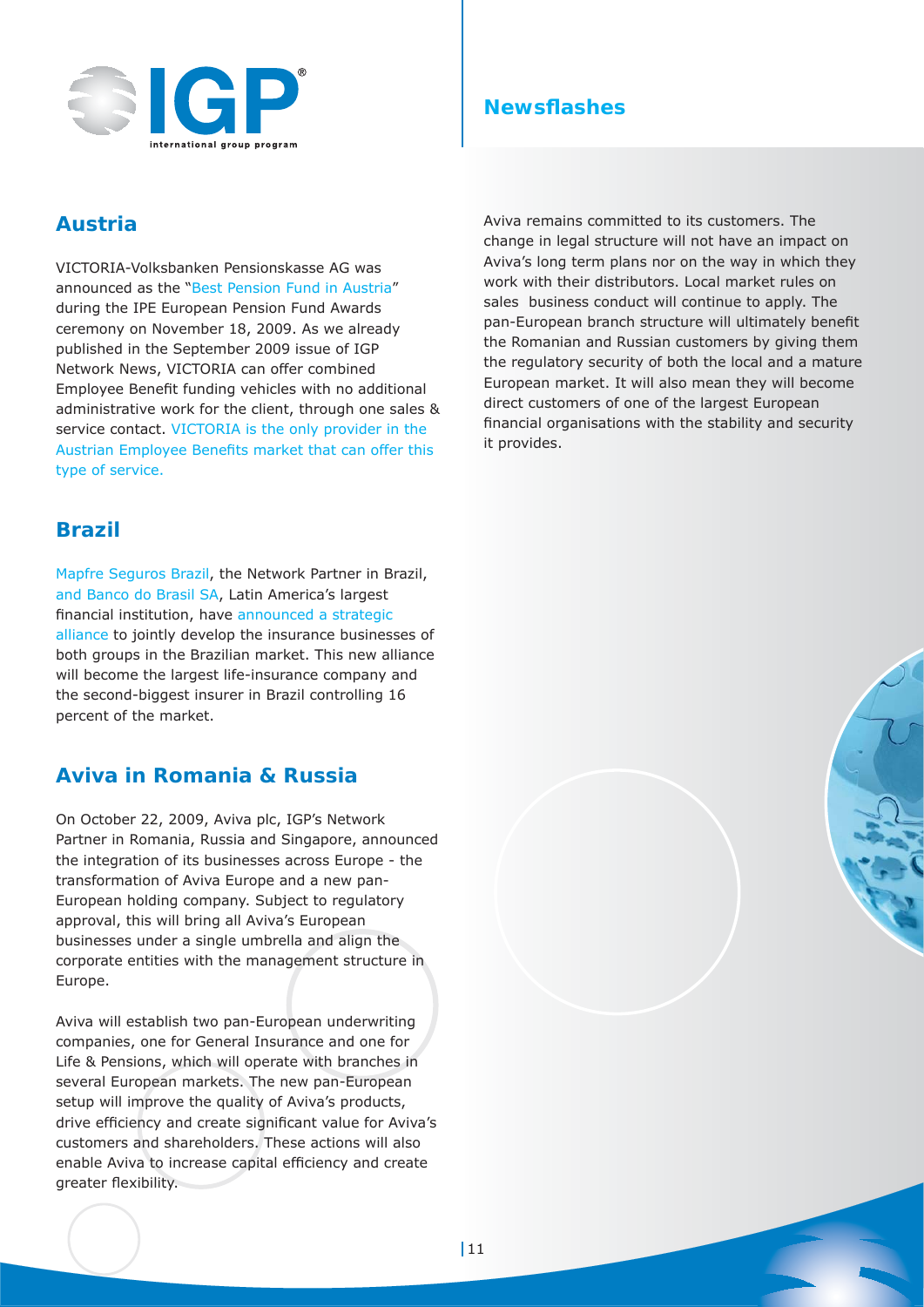

## **IGP Brings a World of Benefits Information to Boston!**

The newly opened Renaissance Boston Waterfront Hotel provided an elegant venue for the 2009 IGP Seminar, which was held from September 29 – October 1.

IGP was pleased that so many of our Network Partners, as well as representatives of the leading multinational companies and their advisors, were able to attend and learn what's new in the constantly changing world of international employee benefits.

Before the start of the formal program, all attendees and their guests were invited to join us on Monday evening, September 28, for a welcome reception at the hotel. This provided an opportunity for attendees to meet and socialize in a casual atmosphere.

On Tuesday morning, Peter de Vries, Head of the IGP Network, officially opened the Seminar by welcoming the attendees and sharing some recent IGP news – the resumption of pooling in Brazil, new Network Partners in Colombia and El Salvador and the introduction of our newest market: Romania.

Our keynote speaker, business professor and bestselling author, Peter Navarro, gave a thoughtprovoking presentation on why global awareness is important to benefits managers and how the economic downturn will impact the future provision of employee benefits. Professor Navarro also advised the audience which indicators of future economic

trends one should monitor and which countries will face increasing challenges due to population shifts and changing demographics.



Following the opening presentations, IGP Network Partners conducted country panel

sessions covering the social security and typical private employee benefits practice in their respective countries.

Over the course of the three days, attendees were able to attend up to 12 country panels, out of a selection of over 35, in addition to the opening

#### presentation and Special Interest Sessions. Panels were also held on benefits and programs available for expatriates and third-country nationals.

The social highlight of the week was a special lobster dinner and clambake held at the New England Aquarium. This event was enjoyed by all attendees, especially those who had not been to Boston before and were pleased to experience a true regional specialty.

The Seminar concluded on Thursday morning with two Special Interest Sessions.

During the first session, representatives of the world's leading multimedia entertainment company gave an engaging and entertaining presentation on the advantages of setting up a multinational pool. Company representatives explained how dividends from their IGP pool are used to offset other benefits programs.

The second session featured an equally interesting presentation by our new Network Partner in Colombia, Mapfre Colombia Vida Seguros, who provided a synopsis of the social security and customary employee benefits practice in Colombia.

After the Special Interest Sessions, Peter de Vries officially closed the event by thanking everyone for attending and contributing to the success of the 2009 IGP Seminar.

For over 40 years, IGP has been helping global companies to manage their employee benefits plans through multinational pooling and Captive arrangements. Our Network Partners are leaders in their respective countries and offer Seminar attendees the opportunity to learn first-hand about the current social security and private employee benefits practice in these countries.

Whether you are responsible for employee benefits, human resources, or risk management, you will find a wealth of knowledge on all aspects of international employee benefits by attending IGP Seminars.

**IGP Events**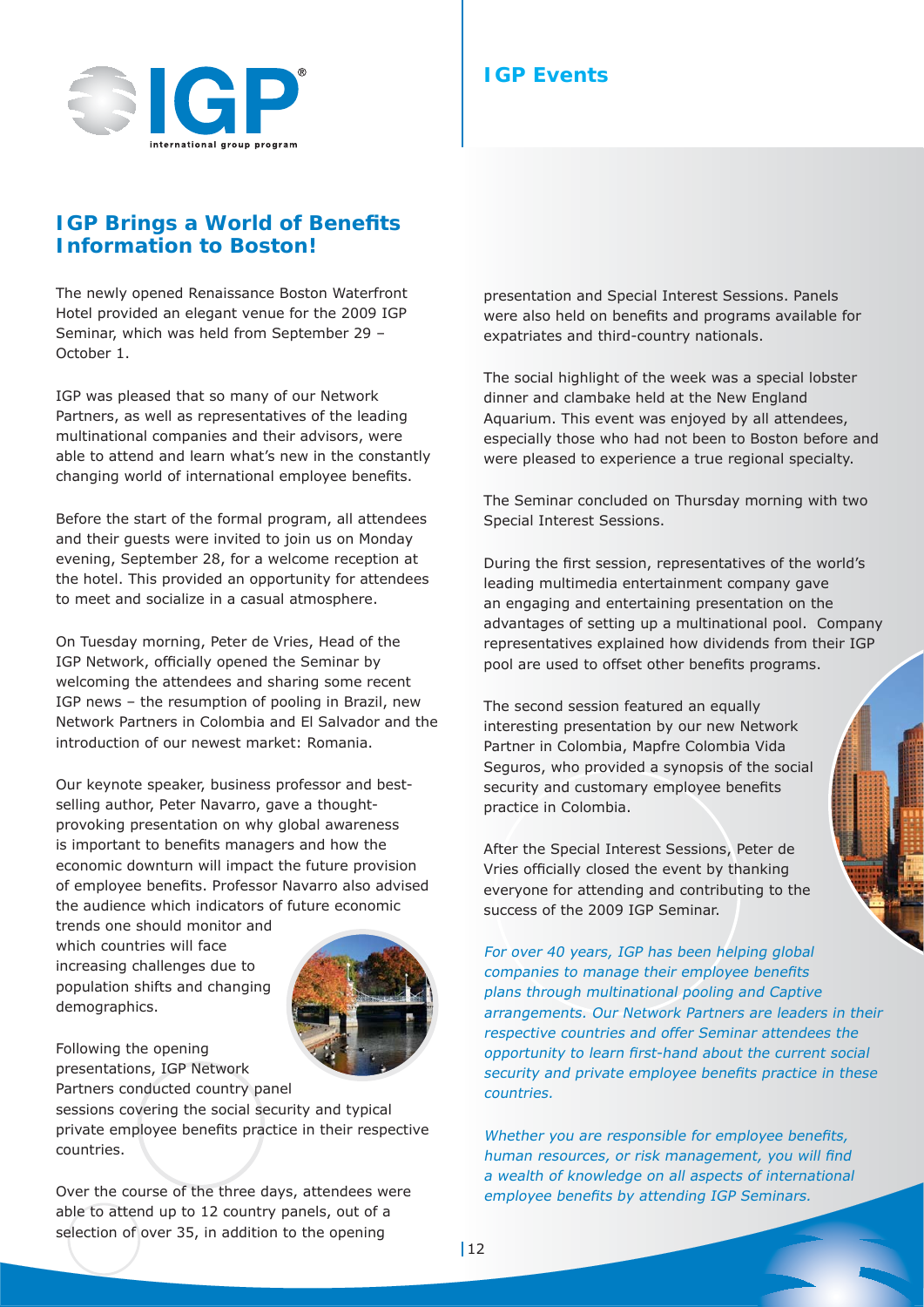

## **IGP Events**

## **IGP Workshops on Employee Benefits and Multinational Pooling October 12-14, 2009**

### **IGP Workshop for Multinational Corporations**

The two-day "IGP Workshop on Employee Benefits and Multinational Pooling" aimed at multinational companies, attracted more than 20 representatives from the world's leading corporations including Alcoa Europe, Bio-Rad, Carlsberg, ConvaTec, Dow, DuPont de Nemours, ExxonMobil Petroleum & Chemical, Ikano, John Bean Technologies, M-I Swaco, Newell Rubbermaid, Nike, PepsiCo, PPG Industries, Randstad, Ricoh Europe, Sandvik AB, TNT, Total and UPS Europe.



The sessions covered not only a well received basic introduction to insurance, but also sessions on first and second stage accounting, analysis and review of international experience reports, a session on account protection and cash flow products and an overview of IGP's approach on captive reinsurance.

At the end, each representative had the opportunity to have an individual meeting with their Account Manager to further discuss the information gathered and how the pooling relationship can be further extended.

#### **The next workshop for multinational corporations will be held on March 1 & 2, 2010.**

## **REGISTRATION: CLICK HERE**

If you would like to receive more information, please contact your IGP Account Manager or Inge Luyten (inge.luyten@igpeurope.com)

#### **IGP Workshop for International Advisors**

On October 14, 2009, IGP Europe organized an "IGP Training on Multinational Pooling", aimed at the international broker and consultant community.



During one full day, representatives of the leading adviser organizations including AON (UK), Gras Savoye Consulting (Belgium) and R. Hooper Benefits Consultants (Canada) received a wealth of information, including an introduction to pooling, analysis and review of international experience reports, a session on account protection and cash flow products and an overview of IGP's approach on captive reinsurance.

The programme ended with a review of the different players in a pooling arrangement, the different pooling strategies and how IGP and the international advisor community can cooperate.

IGP will continue to organize these events on an annual basis.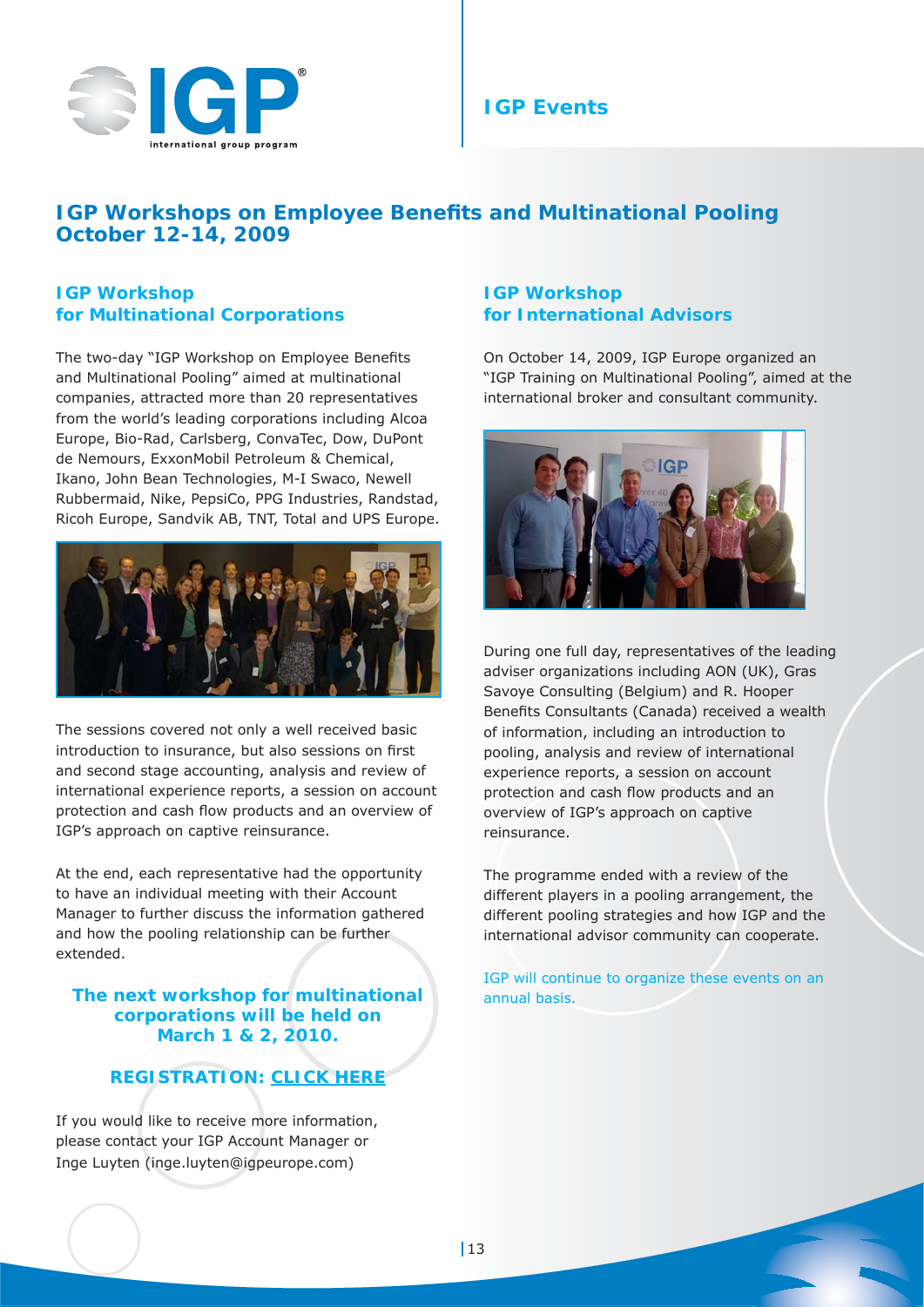

## **IGP Subsidiary Visits**

## **Schedule of IGP Subsidiary Visits**

IGP devotes many resources to meeting with your local subsidiaries to inform them about how IGP works and the possible advantages to the subsidiary of IGP participation.

These meetings also enable your subsidiaries to gain market knowledge about what employee benefits plans their competitors are offering and what is typical in their market. It furthermore enables us to gather information on your behalf about your operations' current employee benefits plans and how they are financed.

Staff members from the IGP offices in Boston, Brussels and Singapore travel regularly to participate, together with our Partners, in meetings with subsidiaries of our clients around the world.

If you would like IGP to meet with your local colleagues, we urge you to contact your IGP Account Manager (or the responsible IGP contact for the country or region mentioned below) and provide the contact details of your local representative so that we might set up a meeting.

#### *Ideally, you should send your local management an e-mail to encourage them to meet with IGP.*

Naturally, we will keep you informed of the results of each meeting and provide you with information on the current employee benefits plan(s) of your subsidiary and on any quotations that ensue.

#### **The following trips are scheduled during the coming months:**

| <b>Month</b> | <b>Dates</b>           | <b>Country</b>                                                        | <b>IGP Contact</b>                                                                                        |
|--------------|------------------------|-----------------------------------------------------------------------|-----------------------------------------------------------------------------------------------------------|
| January      | $18 - 21$<br>$25 - 29$ | United Kingdom<br>Finland, Norway & Sweden                            | tamara.laanen@igpeurope.com<br>cindy.van.durme@igpeurope.com                                              |
| February     | $8 - 11$               | Switzerland & Liechtenstein<br>China (Shanghai)<br>Hong Kong<br>Korea | tamara.laanen@igpeurope.com<br>richard_tan@igp.com.sg<br>richard_tan@igp.com.sg<br>richard_tan@igp.com.sg |
| March        | $8 - 11$               | Italy                                                                 | tamara.laanen@igpeurope.com                                                                               |
| March        | TBA                    | Mexico                                                                | sangelastro@jhancock.com                                                                                  |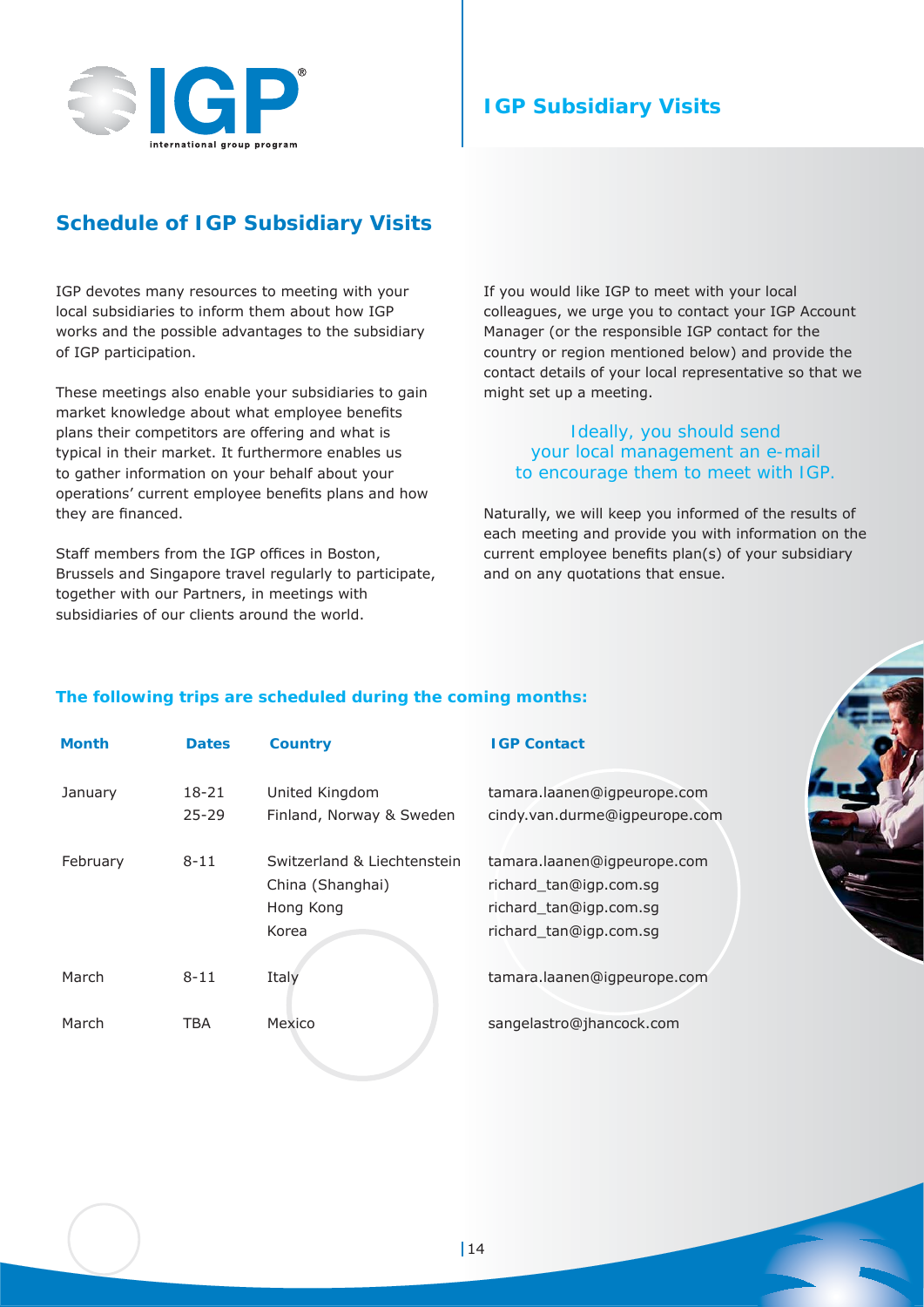

## **John Hancock: Realignment of Subsidiaries**

Since Manulife Financial Corporation's acquisition of John Hancock Financial Services, Inc. five years ago, combined John Hancock operations have grown substantially.

As is often the case following the combination of two large organizations, ours left us with a number of legal entities; the realignment is being undertaken to streamline the number of entities and better position us for future growth.

Pending final regulatory approvals, John Hancock Life Insurance Company ("JHLICO") will merge with and into its affiliate, John Hancock Life Insurance Company (U.S.A.) ("JHUSA") on December 31, 2009, with JHUSA continuing as the surviving company. At that time, by operation of law, JHUSA will automatically assume all of the rights and obligations of JHLICO, and therefore, no agreement amendments are required. JHUSA and JHLICO hold the same high ratings for financial strength and ability to pay claims.

This merger will not impact the terms of your agreement(s) with JHLICO and will not result in any change in service or business with your company. You and your organization will continue to deal with the same seasoned staff, using the same phone, email addresses and fax numbers you're using now.

All correspondence from IGP after December 31, 2009 will simply refer to your agreement(s) with JHUSA, citing the existing agreement name or number. In turn, any communication from your company after that date should be addressed to "John Hancock Life Insurance Company (U.S.A.)" John Hancock Place, IGP B-3, PO Box 111, Boston, MA 02117, USA.

#### For your information:

JHUSA's NAIC Company Number is 65838, and its Employer Identification Number is 01-0233346.

We have designed this transition so that our business dealings will be as seamless as possible for you. We look forward to our continued business relationship with your company now, and into the future.

If you have any questions, please do not hesitate to contact your IGP Account Manager or Peter de Vries at: pdevries@jhancock.com.

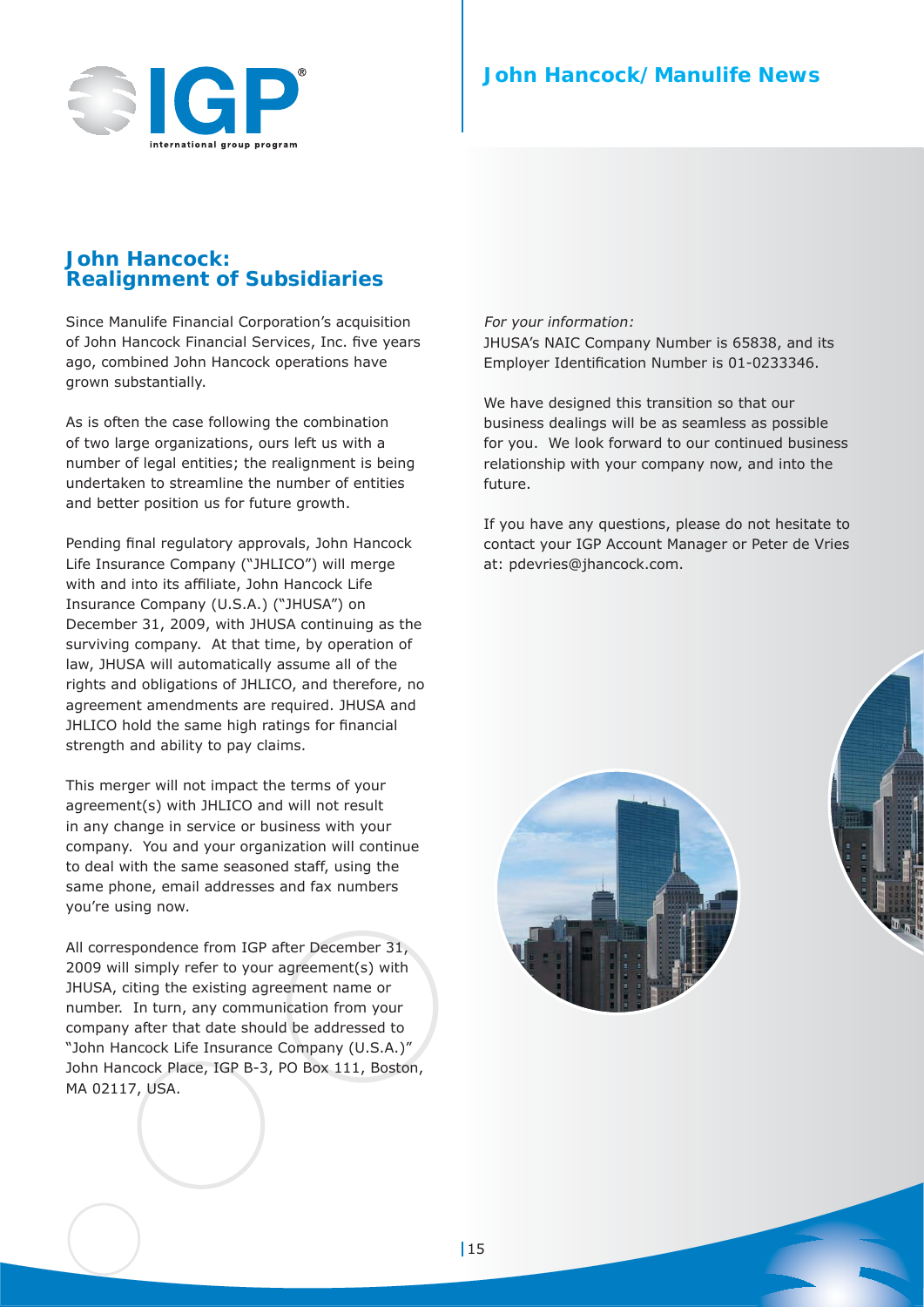



## **Seminars & Events**

## **2010**

**GP** 

| February      | TBA     | Lunch 'n Learn London                       | United Kingdom       |
|---------------|---------|---------------------------------------------|----------------------|
| March         | $1 - 2$ | IGP Workshop for Multinational Corporations | IGP Office, Brussels |
| April         | TBA     | Lunch 'n Learn Paris                        | France               |
| <b>Spring</b> | TBA     | Lunch 'n Learn Geneva / Zürich              | Switzerland          |
| <b>Spring</b> | TBA     | Lunch 'n Learn Düsseldorf                   | Germany              |
| Fall          | TBA     | IGP Asia-Pacific Seminar                    | Singapore            |

## **Lunch 'n Learn...**

 $\mathbf{G}$ P

**Join the next IGP Lunch 'n Learn session: February 2010 - more details to follow soon London, United Kingdom**

**All you need to know about multinational pooling, served to you in just a few hours - FOR FREE!**

**Click here to request additional information**

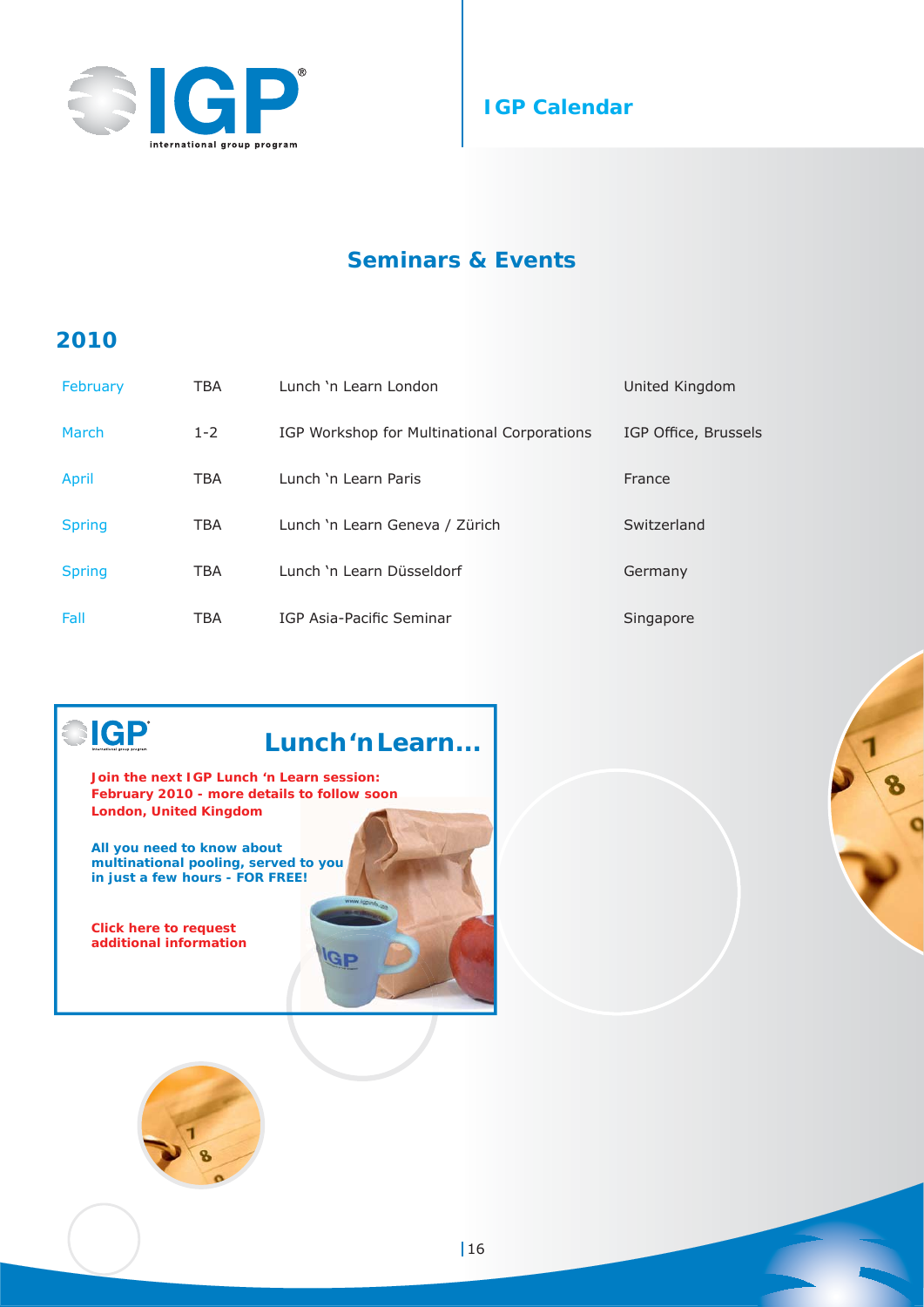

## **List of IGP Network Partners**

**Argentina** SMG Life

**Australia** AMP Life Limited

**Austria** VICTORIA-VOLKSBANKEN Versicherungs-AG

**Baltic States (Estonia, Latvia & Lithuania)** SE Sampo Life Insurance Baltic\*

**Belgium** AG Insurance

**Brazil** Mapfre Seguros Brazil

**Canada** Manulife Financial Corporation – Canadian Division

**Channel Islands** AXA PPP healthcare Canada Life Limited

**Chile** Mapfre Compañía de Seguros de Vida de Chile S.A.

**China (Mainland)** Taiping Life Insurance Company, Limited

**Colombia** Mapfre Colombia Vida Seguros, S.A.

**Costa Rica** Via Mapfre La Centro Americana S.A.\*\*

**Czech Republic** AXA pojišťovna a.s.

**Denmark** PFA Pension

**Dominican Republic** ARS Palic Salud, S.A. Mapfre BHD Compañía de Seguros, S.A.

**Ecuador** Atlas Compañia de Seguros S.A.\*

**El Salvador** Mapfre La Centro Americana S.A.\*

**Finland** Mandatum Life Insurance Company Limited

**France**  AXA France Vie

**Germany** VICTORIA Lebensversicherung AG

**Greece** The ETHNIKI Hellenic General Insurance Company

**Guatemala** Via Mapfre La Centro Americana S.A.\*

**Honduras**  Via Mapfre La Centro Americana S.A.\*

**Hong Kong** AXA China Region Insurance Company Limited

**Hungary** AEGON Hungary Composite Insurance Company

**India** Max New York Life Insurance Company Limited\*

**Indonesia** PT. Asuransi Jiwa Manulife Indonesia

**Ireland** Irish Life Assurance plc

**Italy** Fondiaria-SAI S.p.A.

**Japan** The Dai-ichi Mutual Life Insurance Company

**Korea** Samsung Life Insurance Company, Ltd.

**Liechtenstein** AXA Winterthur

**Luxembourg** Fortis Luxembourg Assurances

**Malaysia** ING Insurance Berhad

**Mexico** Seguros Monterrey New York Life, S.A.

**Monaco** AXA France Vie

**Netherlands** ASR Insurance

**New Zealand** TOWER New Zealand

**Nicaragua**  Via Mapfre La Centro Americana S.A.\*



\* Correspondent Network Partner \*\* Provided premium and claims are paid in El Salvador 17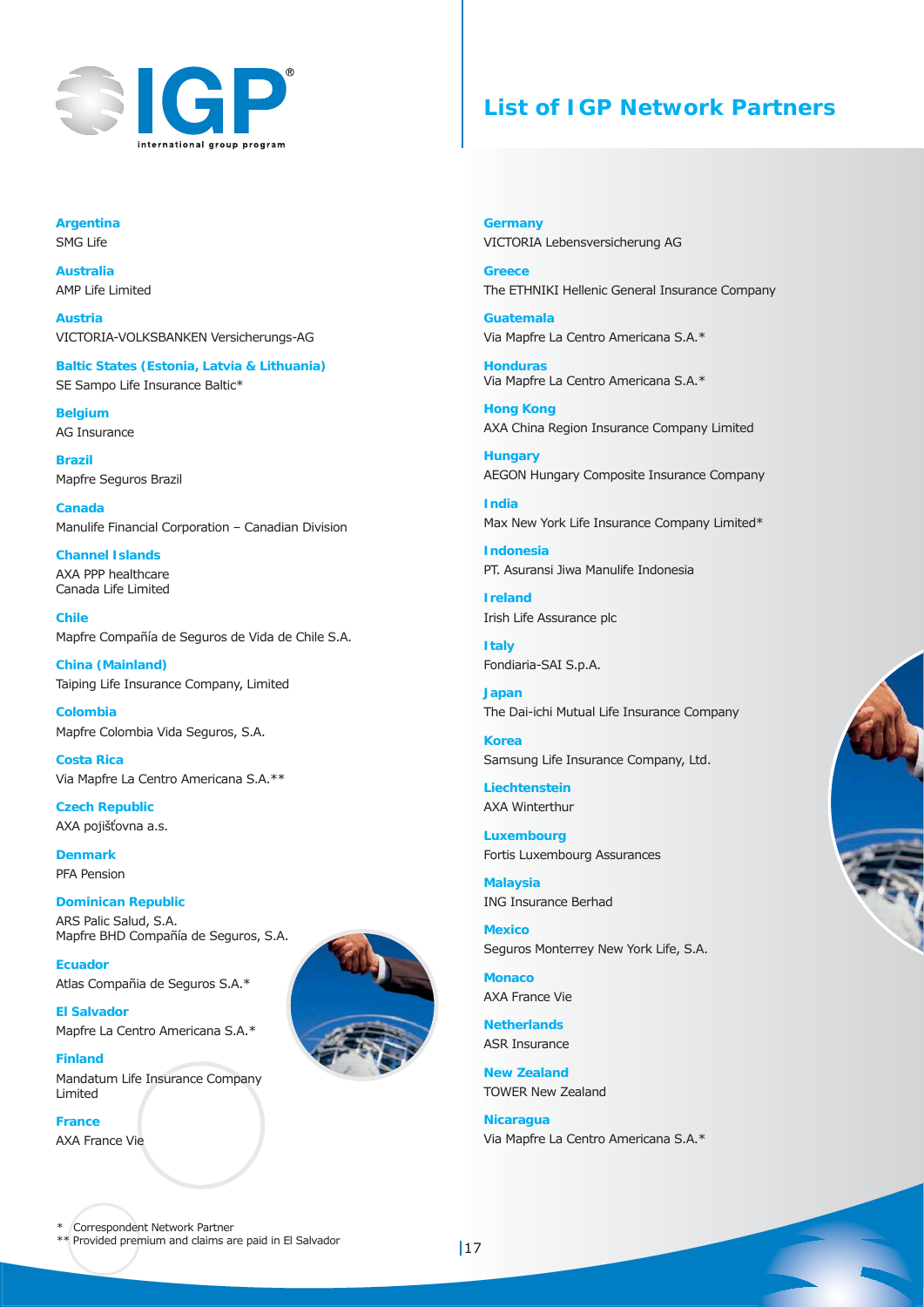

## **List of IGP Network Partners**

**Norway** Storebrand Livsforsikring AS

**Panama** Via Mapfre La Centro Americana S.A.\*

**Paraguay** Mapfre Paraguay Compañía de Seguros S.A.\*

**Philippines** The Insular Life Assurance Company, Ltd.

**Poland** WARTA Life Assurance Company Limited

**Portugal** VICTORIA-Seguros, S.A.

**Romania** Aviva Asigurari de Viata SA

**Russia** Aviva Insurance Company, ZAO

**Singapore** Aviva Ltd.

**Slovak Republic** AXA životní pojišťovna a.s., organizačná zložka Slovensko

**Slovenia** VICTORIA-VOLKSBANKEN Zavarovalniska delniska druzba\*

**South Africa** The Old Mutual Life Assurance Company (South Africa) Limited

**Spain** Caja de Seguros Reunidos, Compañía de Seguros y Reaseguros, S.A. (CASER)

**Sweden** SPP Livförsäkring AB

**Trinidad & Tobago**

**Switzerland** AXA Winterthur

**Thailand**

Ltd.

**Turkey**

**Taiwan (Republic of China)** Shin Kong Life Insurance Company, Ltd.

Muang Thai Life Assurance Company,

Via Mapfre La Centro Americana S.A.\*\*

Yapı Kredi Emeklilik A.Ş. (Life and Pensions)

**United Kingdom** AXA PPP healthcare (Health) Canada Life Limited (Life and Pensions)

**United States** Prudential Insurance Company of America (Life)

**Uruguay** Mapfre Uruguay Compañía de Seguros S.A.

**Venezuela** Mapfre La Seguridad, C.A.\*

## **Third-Country National and Expatriate Coverage**

AXA PPP International AXA Winterthur CIGNA International Expatriate Benefits (CIEB)\* Nordben Life and Pension Insurance Co. Limited





#### \* Correspondent Network Partner

Yapı Kredi Sigorta A.Ş. (Health)

\*\* Provided premium and claims are paid in El Salvador 18